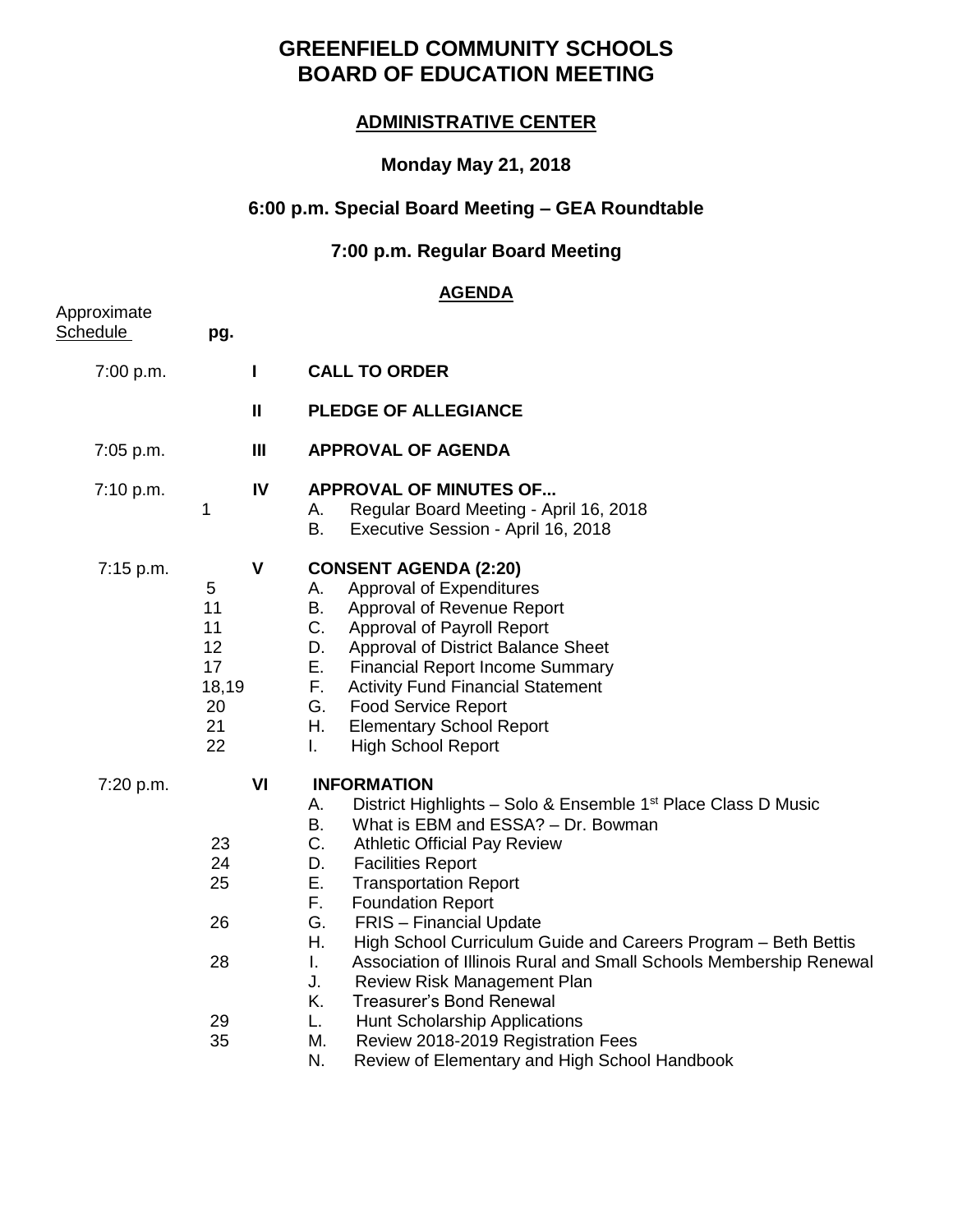|           |             | O.<br>Personnel:                                                                                                           |  |
|-----------|-------------|----------------------------------------------------------------------------------------------------------------------------|--|
|           | 36          | Athletic recommendations for 2018-2019<br>1.                                                                               |  |
|           | 40          | 2.<br>Part-time summer employment                                                                                          |  |
|           | 41          | 3.<br>Accept resignation Assistant Football Coach - Nick Troutwine                                                         |  |
|           | 42          | Consideration and action to hire extended school year aide -<br>4.<br><b>Diane Vincent</b>                                 |  |
|           | 43          | Consideration and action to hire extended school year aide -<br>5.<br>Laura Schild                                         |  |
|           | 44          | Consideration and action to hire Assistant Football Coach - Jon<br>6.                                                      |  |
|           |             | <b>Dierkes</b><br>Consideration and action to hire Elementary Teacher<br>7.                                                |  |
|           | 46          | Review of Window Project Bid<br>Р.                                                                                         |  |
|           | 48          | <b>IDEA Determination Review 2016-2017</b><br>Q.                                                                           |  |
|           |             | Review of Milk and Bread Bids<br>R.                                                                                        |  |
|           | 50          | S.<br>Textbook orders for next year                                                                                        |  |
|           | 51          | Т.<br><b>FCCLA Travel Request</b>                                                                                          |  |
| 7:40 p.m. | VII         | <b>OPPORTUNITY FOR CITIZENS TO SPEAK**</b>                                                                                 |  |
| 7:45 p.m. | <b>VIII</b> | <b>EXECUTIVE SESSION</b>                                                                                                   |  |
|           |             | A. For the purpose of considering the appointment, employment,                                                             |  |
|           |             | compensation, discipline, performance, or dismissal of specific employees or                                               |  |
|           |             | any other issues that may be properly considered under executive session                                                   |  |
|           |             | rules.                                                                                                                     |  |
|           |             |                                                                                                                            |  |
|           |             |                                                                                                                            |  |
| 8:00 p.m. | IX          | <b>ACTION ITEMS</b>                                                                                                        |  |
|           |             | А.<br>Personnel:                                                                                                           |  |
| 36        |             | Athletic Recommendations for 2018-2019<br>1.                                                                               |  |
| 40        |             | Recommend hire part-time summer employment<br>2.                                                                           |  |
| 41        |             | 3.<br>Accept resignation of Assistant Football Coach - Nick Troutwine                                                      |  |
| 42        |             | Consideration and action to hire extended school year aide -<br>4.                                                         |  |
|           |             | <b>Diane Vincent</b>                                                                                                       |  |
| 43        |             | 5.<br>Consideration and action to hire extended school year aide -<br>Laura Schild                                         |  |
| 44        |             | Consideration and action to hire Assistant Football Coach – Jon<br>6.<br><b>Dierkes</b>                                    |  |
|           |             | 7.                                                                                                                         |  |
|           |             | Consideration and action to hire Elementary teacher<br>В.<br>Approve Risk Management Plan                                  |  |
|           | 28          | C.<br>Approve AIRSS Membership Renewal                                                                                     |  |
|           |             | Approve High School Curriculum Guide<br>D.                                                                                 |  |
|           | 29          | Е.<br>Consideration and action upon Hunt Scholarship applications                                                          |  |
|           | 52          | F.<br>Consideration and action upon Transportation Report                                                                  |  |
|           |             | G.<br>Consideration and action upon Facilities Report                                                                      |  |
|           |             | Η.<br>Approve renewal of Treasurer's Bond                                                                                  |  |
|           | 35          | Set 2018-2019 Registration and School Fees<br>L.                                                                           |  |
|           |             | J.<br>Approve Elementary and High School Handbooks                                                                         |  |
|           | 53          | Κ.<br>Approve Final 2017-2018 School Calendar                                                                              |  |
|           | 55          | Approve 2018-2019 School Calendar<br>L.                                                                                    |  |
|           | 23<br>46    | Consideration and action upon Athletic Officials Pay<br>М.<br>N.<br>Consideration and action to accept Windows Project Bid |  |